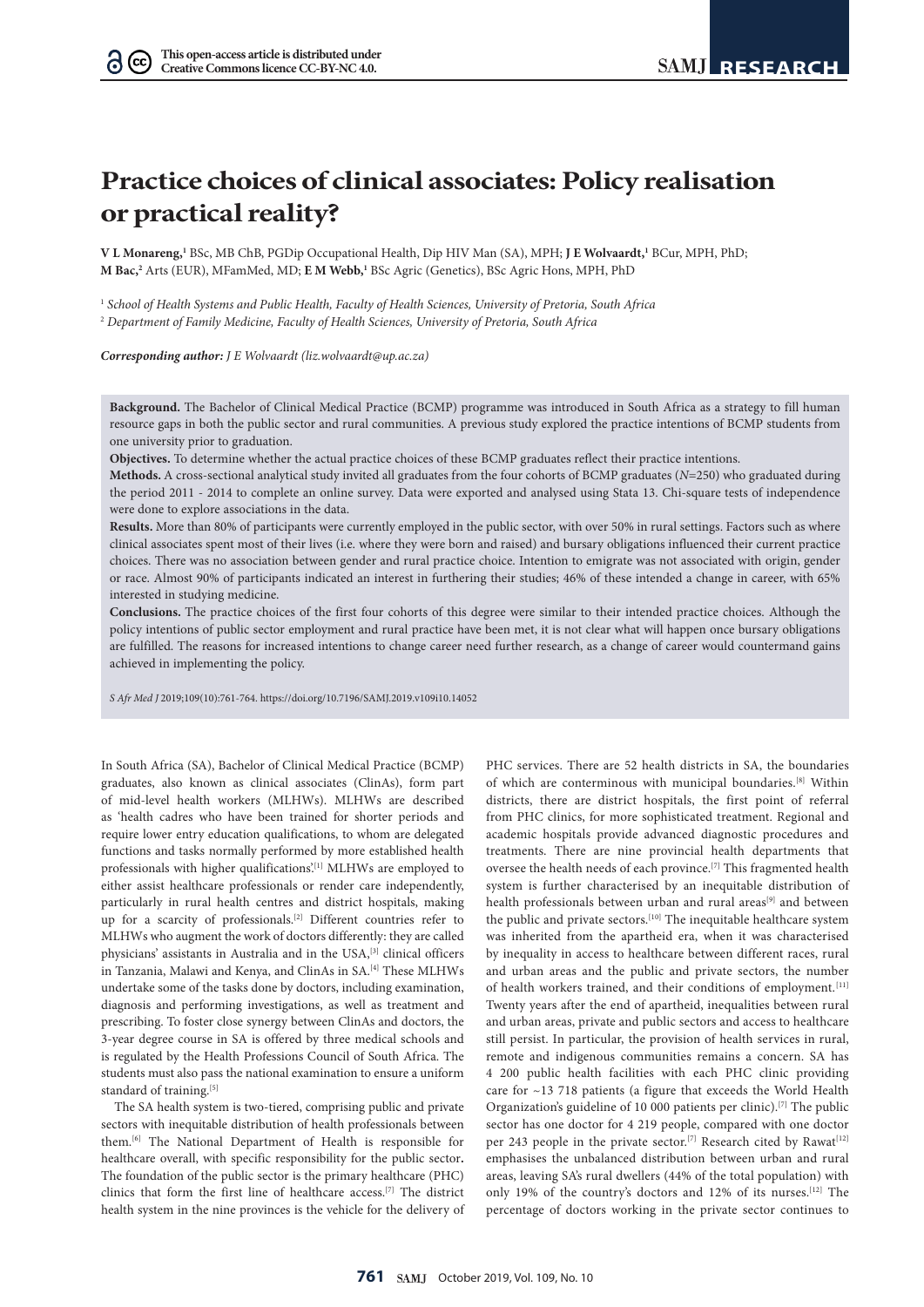rise, leaving many clinics and hospitals in the public sector without doctors.[10]

Health professionals have a choice to practise in either the public or the private sector after graduation and completing compulsory community service. In order to address the shortage of health professionals in the public sector and to promote a diversified workforce,<sup>[13]</sup> a range of MLHWs has been created to retain skills in the public sector in general and in rural communities, with their unfavourable ratio of nurses and doctors, in particular. The creation of this cadre of health workers in SA is viewed as a country-specific, long-term system-building strategy $[13]$  to improve the delivery of district health services, and not just a short-term solution to health workforce shortages.[4] When training of BCMP students at the three universities began, recruitment was focused on identifying rural applicants. Students were recruited by provincial health authorities, offered bursaries, and expected to work the same number of years in return after qualifying as the duration of training. This recruitment strategy is in line with workforce development initiatives involving early activation and development of health career aspirations and intentions among young people in rural settings. It is supported by the evidence that rural background is a strong predictor of rural practice intentions and preferences.<sup>[14]</sup>

## **Objectives**

The policy intentions (public sector employment and rural employment) and personal practice intentions of some of the cohorts from one of the three training universities are known.[15] The present study explored the actual practice choices of these graduates and whether their personal intentions have been translated into actual practice choices, and in doing so, whether the policy intentions have been met.

## **Methods**

A cross-sectional study of the first four cohorts of University of Pretoria (UP) BCMP graduates (*N*=250) made use of an online Qualtrics survey. Survey questions were adapted from a previous survey.<sup>[15]</sup> The survey was anonymous and consisted of a total of 22 closed-ended Lickert scale-type questions and 2 open-ended questions. All UP BCMP graduates who completed their degrees from 2011 to 2014 were invited to participate.

The online survey was emailed to all 250 graduates and reached 247 of them. One graduate asked to be excluded from the survey. Data were captured in Qualtrics 2015 (Qualtrics, USA) and analysed using Stata 13 (StataCorp, USA).

Analysis was done with the help of a statistician. Data were summarised with descriptive statistics, and  $\chi^2$  analysis was done. To compare the results of our study with results from the literature, data were grouped according to categories found in the literature (urban/ rural, etc.). A *p*-value <0.05 was considered statistically significant.

Ethical approval for the study was granted by the Research Ethics Committee of the Faculty of Health Sciences at the University of Pretoria (ref. no. 155/2015).

## **Results**

One hundred and thirty individuals accessed the online questionnaire and 121 consented to participate, giving a response rate of 93%.

### **Demographics of the study participants**

The mean age of the participants was 26 years (range 20 - 34), with approximately a third (27.8%, 32/115) having entered the programme directly after school. The participants were mostly female and of black African origin, and most of them had lived in rural areas for much of their lives (Table 1).

#### **Current practice choices of BCMP graduates**

The majority of the study participants (53.2%, 59/111) were working as ClinAs in rural areas, with 39.7% (33/111) working in urban areas. The rest indicated that they were in either non-clinical practice or research. A  $\chi^2$  test of independence was performed to examine the relation between rural origin and rural employment. The relation between these variables was significant ( $\chi^2$ =22.7; *p*<0.01), showing a positive association between rural origin and rural employment. There was also a positive association between urban origin and urban employment ( $\chi^2$ =14.2;  $p$ <0.01). There was no association between current practice choice and gender. All ethnic groups (except black African) were combined to form a new group. This grouping was done owing to the small numbers of the other ethnic groups. There was a strong association between black African ethnic group and rural choice  $(χ<sup>2</sup>=21.5; p<0.01)$  as well as urban choice  $(χ<sup>2</sup>=6.6; p<0.01)$ .

The largest proportion of the study participants (36.2%, 54/149) were working full time in a public sector hospital (Table 2).

Approximately a fifth of the respondents (22.1%, 33/149) worked part-time in the public sector, or full-time in a primary healthcare

| Table 1. Description of the study participants $(N=121)$ |                       |                     |
|----------------------------------------------------------|-----------------------|---------------------|
| Variable                                                 | Responses, $n$ $(\%)$ | Missing, $n$ $(\%)$ |
| Age (years)                                              | 107(88.4)             | 14(11.6)            |
| $20 - 24$                                                | 45(42.1)              |                     |
| $25 - 29$                                                | 45(42.1)              |                     |
| $30 - 34$                                                | 16(15)                |                     |
| Entered directly after school                            | 113(93.3)             | 8(6.7)              |
| (by cohort graduation year)                              |                       |                     |
| 2011                                                     | 17(15.0)              |                     |
| 2012                                                     | 38 (33.7)             |                     |
| 2013                                                     | 27(23.9)              |                     |
| 2014                                                     | 31(27.4)              |                     |
| Gender                                                   | 111(91.7)             | 10(8.3)             |
| Male                                                     | 41(36.3)              |                     |
| Female                                                   | 70(63.1)              |                     |
| Ethnicity                                                | 112(92.6)             | 9(7.4)              |
| Black African                                            | 96 (85.8)             |                     |
| Coloured                                                 | 2(1.8)                |                     |
| Indian                                                   | 1(0.9)                |                     |
| White                                                    | 13(11.6)              |                     |
| Area mostly lived                                        | 110(90.9)             | 11(9.1)             |
| Urban                                                    | 45(40.9)              |                     |
| Rural                                                    | 65(59.1)              |                     |
|                                                          |                       |                     |

| Table 2. Current practice settings $(N=149^*)$ |                       |  |
|------------------------------------------------|-----------------------|--|
| Variable                                       | Responses, $n$ $(\%)$ |  |
| Private sector with sessions in public sector  | 2(1.4)                |  |
| Public sector with sessions in private sector  | 5(3.4)                |  |
| Hospital (public sector)                       | 54 (36.2)             |  |
| Hospital (private sector)                      | 2(1.4)                |  |
| Primary healthcare clinic (public sector)      | 12(8.1)               |  |
| Private GP practice                            | 7(4.7)                |  |
| Non-governmental organisation                  | 13(8.7)               |  |
| Medical male circumcision service              | 24(16.1)              |  |
| South African Military Health Service          | 14(9.4)               |  |
| Education/research                             | 8(5.4)                |  |
| Non-clinical practice                          | 8(5.4)                |  |
|                                                |                       |  |

\*The 121 participants were asked to indicate *all* the practice settings that they worked in.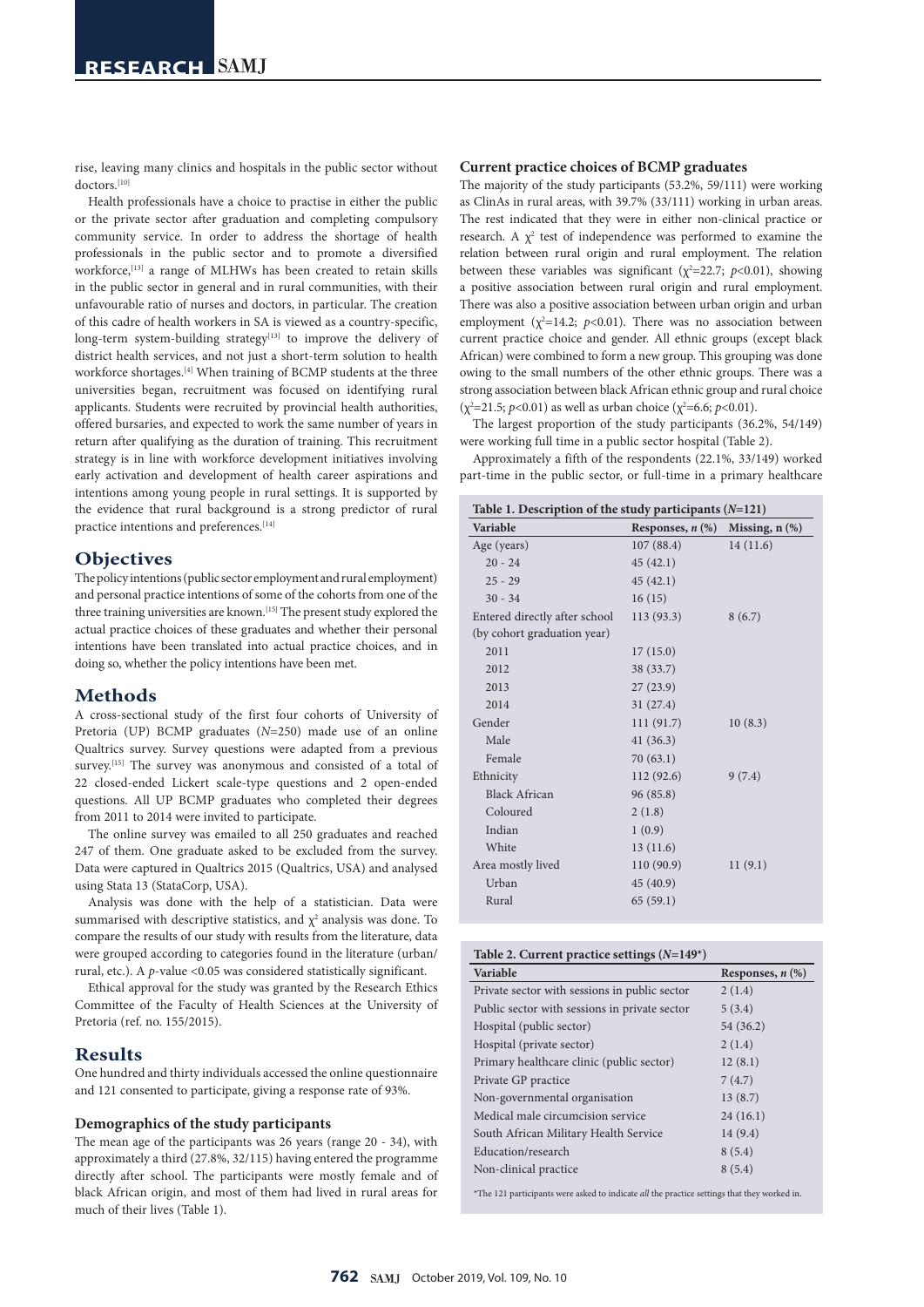clinic or another government service such as the military. A few were working solely in a private general practice (4.7%, 7/149), a private hospital (1.4%, 2/149) or a non-governmental organisation (8.7%, 13/149). Almost 6% were no longer involved in clinical practice. Almost one-fifth (16.1%, 24/149) were involved in male medical circumcision (sector not specified). The total contribution (both full time and part time) to the public sector was 58.4%.

Current practice choices (all public sector options and all private sector options) were not associated with either rural or urban origin. Among the reasons for current choice of practice, the largest proportion of choices, although a minority overall, were due to bursary obligations (48.2%, 55/114). Approximately a third of choices (33.3%, 38/114) were due to a combination of 'other' reasons such as better remuneration, unavailability of posts and wanting a new experience, while 18.4% (21/114) cited family reasons. Seven participants did not respond to this question. The bursary obligation was less pronounced (33.3%) between the first two groups of graduates (2011 and 2012), who were possibly no longer bound by bursary obligations. In this group (*n*=55), 'other' reasons (45.5%) were the most prominent and family reasons were cited the least (25.5%).

### **Practice choices with no restrictions in place**

Participants were asked what their practice choice would be if they had complete freedom of choice. More than half (57%, 63/110) chose rural practice. The single most preferred place of work (only 51 single responses were included) – if there were no restrictions – was a district hospital (43.1%, 22/51) and the least popular choice was working in a private hospital (2.0%, 1/51).

Of the participants, 31.5% (34/108) said that they would emigrate if the degree was internationally recognised (13 participants did not answer this question). Other participants (26.9%, 29/108) indicated interest in the option of gaining international experience rather than emigration, with Europe (44.8%, 13/29) and the USA (37.9%, 11/29) common choices. Five participants did not give a country of choice. There was no association between intention to emigrate and rural/ urban origin, gender or race.

Of the 74 participants who wanted to remain in SA, 25.7% (19/74) indicated that they would like to continue practising as ClinAs. There was no association between those who intended to remain in the country and work as a ClinA and rural/urban origin, gender or race. While there was also no association between those who intended to stay but not work as a ClinA and rural/urban origin or race, there was a significant association between this intention and gender (female)  $(\chi^2 = 5.1; p = 0.02).$ 

#### **Professional development**

An overwhelming proportion of participants (86.6%, 97/112) intended to further their studies. Among those who responded to a follow-up question regarding choice of part-time or full-time study (92/95), most intended to study on a full-time basis (62.0%, 57/92).

Of the 121 participants, 56 (46.3%) intended to change their career path. The majority favoured remaining in a health-related profession, and of these 65.3% (32/49) intended to study medicine. Four participants intended to change to non-health professions such as law, business and engineering, and one did not specify their intended new profession.

There was an association between career path change and rural origin, with more study participants of rural than urban origin having intentions to change career paths ( $\chi^2$ =4.3; *p*=0.03). An association with race was also noted ( $\chi^2$ =7; *p*=0.07), but this was only at a 10% level of significance. No association was found between career path change and gender, race or year of graduation.

## **Discussion**

This study explored the practice choices of the first four cohorts of ClinAs who graduated from one of the three training universities. Approximately 60% of the participants were contributing to the public sector in SA on either a full-time or part-time basis, and more than half were working in rural settings. Working in a district hospital was the most preferred setting, which is in line with the policy intention of using ClinAs at this level of the health system.

The proportion (53%) who were working in a rural area is consistent with their practice intentions (50%).[15] The vast majority of participants were working as ClinAs, but a few (5.4%) were not practising at the time of the study. This finding is consistent with their practice intentions, where  $\sim$ 11% of the participants had no intention of working as a ClinA after graduation.  $^{\left[ 15\right] }$ 

The majority of the participants had lived most of their lives in rural areas. The strong association between rural origin and rural practice in this study confirms the policy decision to recruit ruralorigin candidates, which in turn is in line with international strategies to increase access to health workers in rural and remote areas.[9] These findings also confirm that the intentions of rural practice of the first cohorts from this university were indeed met, i.e. a substantial proportion of BCMP students intended to practise in the rural areas.[15] Furthermore, the present study confirms the finding that showed rural origin to be the single variable most associated with rural practice.<sup>[16]</sup> Considering that most of our participants spent most of their time in rural settings, it is possible that family and community ties play a key role in influencing practice location.[17] In the present study, however, bursary obligations played a larger role than family reasons in influencing practice choice.

The finding of rural practice being the preferred choice for most ClinAs supports a study that found that, similar to other countries, SA medical graduates of rural origin are more likely than their urban counterparts to choose rural employment.<sup>[18]</sup> The authors also found that among these rural-origin professionals in rural practice, almost half combined private practice with sessions at a public hospital or clinic, thus contributing to public service. This phenomenon was not evident in our group, however, as most of them were in the public sector and very few combined public and private sector practice.

Bursary obligations played an important role in practice choices among the first two groups of graduates in the present study. However**,** as a means to retain healthcare workers in rural areas, bursary obligations are a temporary measure, as they can go back to their preferred settings after 'paying back' their time or completing community service. Bursary obligations can also discourage prospective students.

Our participants were mostly of black African descent, which may have influenced the choice of rural practice, as most ClinAs are black Africans and most of them chose rural practice. Previous studies that evaluated ethnicity and rural practice choice have, however, shown limited or no association between the two.<sup>[19]</sup> Five studies on gender and rural practice found that rural general practitioners were more likely to be male,<sup>[19]</sup> but in the present study no association between gender and practice choice was found.

Over the past decade, developing countries have introduced a variety of interventions to address maldistribution, recruitment and retention of healthcare workers in rural and remote areas.[20] In SA, rural allowances, compulsory community service, bursaries and continuing medical education are some of the strategies that have been implemented in this regard. Preferential selection of students from rural areas into training programmes, salary increases and bonuses have been used in SA and developing countries, but evidence of the effectiveness of these interventions is still moderate.[20] It is